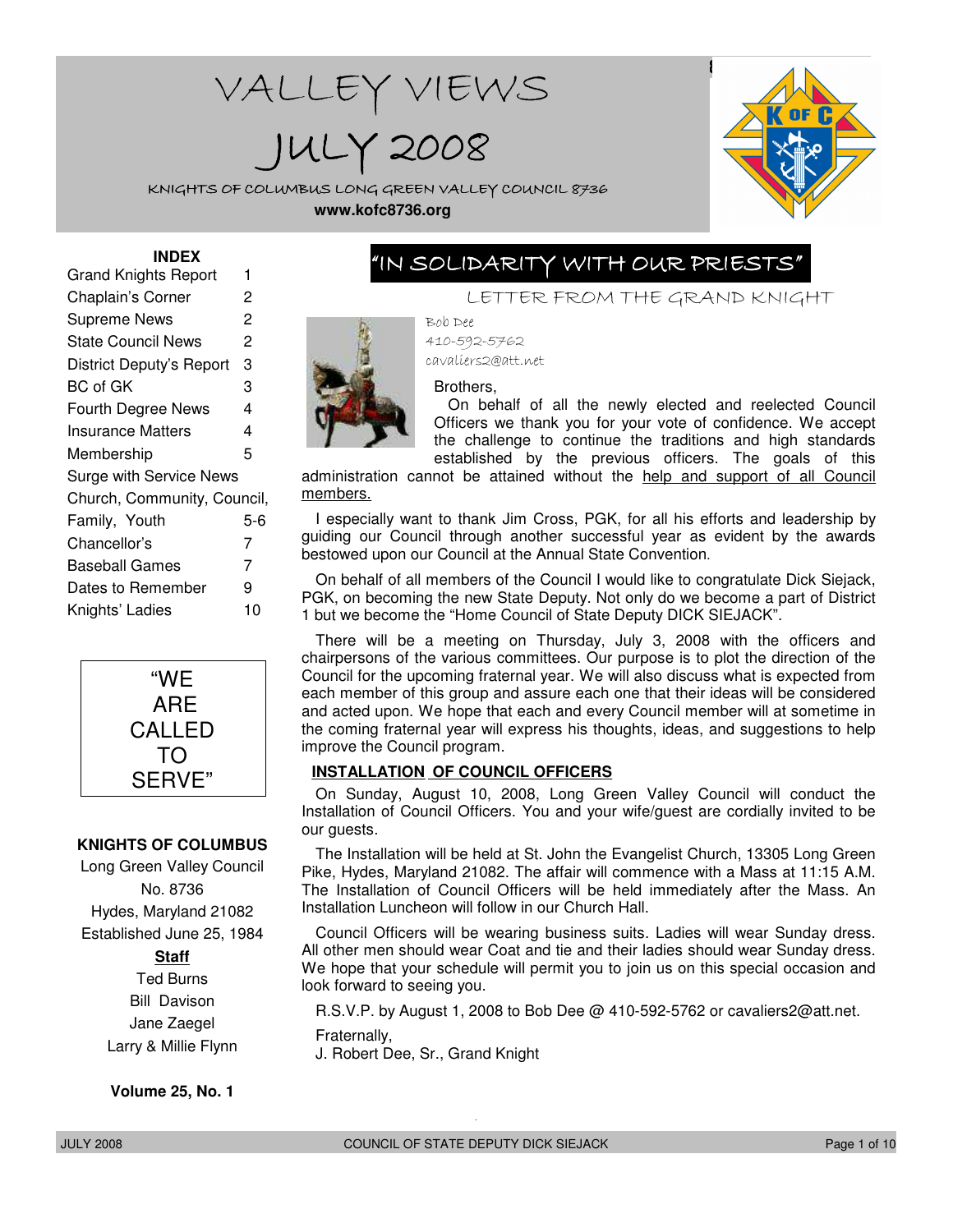

# **CHAPLAIN'S REPORT**

Fr. Willie Franken 410-592-6206 WFranken@archbalt.org

Dear Brother Knights:

This month of July celebrates Independence Day.

What does it mean to be free or to have freedom?

In the gospel, Jesus spoke of freedom in terms of truth. In his mind, the two were linked together. No one could find freedom apart from truth. And no one could find truth apart from the freedom to search for it and then to follow wherever it might lead. Jesus said:" You will know the truth and the truth will set you free." This means that freedom is more personal than political. It has more to do with what we are than with where we live.

As we celebrate our nation's birthday, we are grateful for our heritage of freedom and commit ourselves to build upon it until the blessings of freedom are extended to all people. We need to remember the words of Jesus: "You will know the truth and the truth will set you free."

Have a blessed July  $4<sup>th</sup>$ .

# **SUPREME COUNCIL NEWS**

What Catholics Should Know About Islam.

Dr. Sandra T. Keating authored "What Catholics Should Know About Islam" (#317). The purpose of this booklet is to give non-Muslims a basic overview of the origins of the religion of Islam and its early history, as well as some of the central beliefs and practices of Muslims. In addition, several recent statements made by the Roman Catholic Church concerning its relationship to Muslims are presented here. This pamphlet makes no attempt to cover every aspect of Islamic beliefs, or of Catholic doctrine on other religions. Rather, it is intended to be an introduction to what every Catholic should know

about Islam in order to more fully live Church teaching and to understand events occurring in the world today. This is available from the Knights of Columbus website at http://www.kofc.org/un/eb/en/publications/cis/publ ications/veritas/list.html.

# Podcasting the Kingdom

The Catholic Information Service of the Knights of Columbus has produced a podcast version of the popular Luke E. Hart catechism course. The Luke E. Hart series, written by Professor Peter Kreeft, gives an introduction to the Catechism of the Catholic Church in 30 easy-to-read booklets. Now you can listen to them on your computer! Or you can download each program to your iPod or other mp3 player, so that you can listen while driving or jogging. You can subscribe to these podcasts on iTunes. To listen to these programs, go to www.kofc.org/cispodcasts. Now there are three easy ways of learning about your Catholic faith: order a free copy of a booklet from the CIS Web site, www.kofc.org/cis, read it on that Web site, or listen to at www.kofc.org/cispodcasts.

# **STATE REPORT**

We have just finished a very successful  $110<sup>th</sup>$ annual Maryland State Council convention in Ocean City on May 16, 17 & 18. Thanks to all our brother Knights who attended and made it so enjoyable.

On Sunday May 18<sup>th</sup> we held the election of State Council Officers. The newly elected officers for the Fraternal Year 2008 – 2009 are: Richard V. Siejack as State Deputy, Peter Davio as State Secretary, William C. Kuchmas III as State Treasurer, Stephen J. Adamczyk as State Advocate, and Stephen M. Cohen as State Warden. Congratulations to the newly elected officers.

The 111<sup>th</sup> annual Convention will be held on the weekend of May 15, 16 & 17, 2009 in Ocean City once again at the Princess Royale Hotel. We look forward to seeing you there.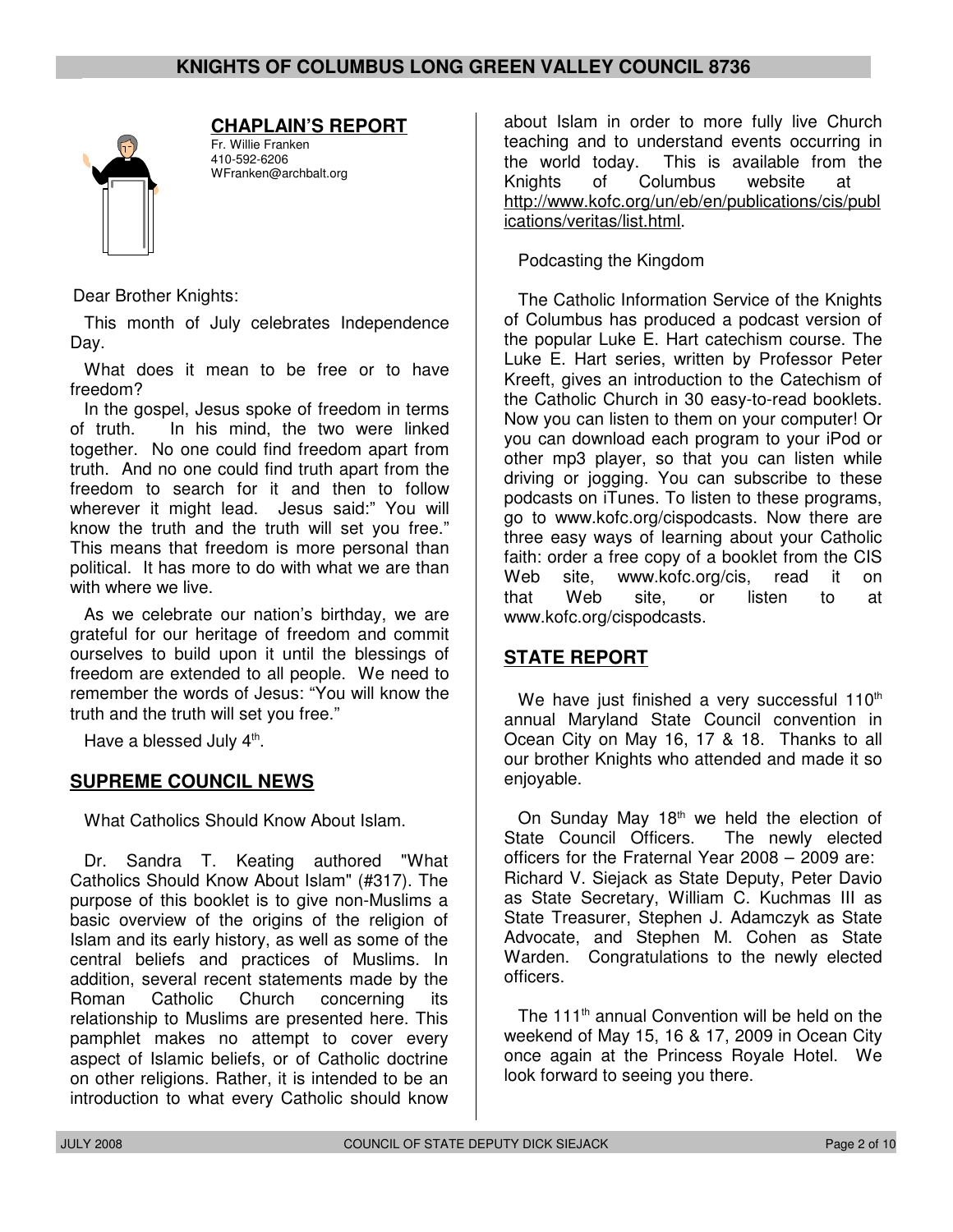

# **DISTRICT DEPUTY REPORT**

Brian O'Connor, 410-679-9591 brioconnor@comcast.net District Deputy 1

I want to start this message telling you that I am proud and excited to have been chosen by the State Deputy Richard V. Siejack to lead our District for the upcoming year. I have visited all the Councils and met each Grand Knight – Elect and I feel confident that they are ready and eager to successfully lead the Councils in District 1 this fraternal year.

We have been designated as District 1 because our State Deputy is a member of Long Green Valley Council 8736. As a result, all councils in the State will be watching our District and will take their lead from us. Every Council should have as its membership goal to achieve Star Council. We need show leadership by meeting this goal and become a Star District for others to follow and for Dick to achieve the goals given to him from Supreme.

 The Councils in this District have some great programs. These programs not only fulfill their primary goals of helping others, supporting our parishes, providing activities for our families and the youth of our community or to promote fellowship among our members, but are capable of winning the recognition of their quality with an award from the State.

Our motto this fraternal year is "We are called to Serve" I am asking each and every Council member in the District to do whatever they can to help their Council have their most successful year ever. After making my visits, I think each of our Councils is ready to accept this responsibility and capable of successfully meeting this challenge.

"Jesus I Trust in You" Brian O'Connor

**BALTIMORE CHAPTER OF GRAND KNIGHTS Michael Sallese President, PGN, FDD, PFN**

At the June 12 meeting of the Baltimore Chapter, elections were held for the fraternal year 2008 – 2009. The following officers were elected:

President - Michael Sallese; Vice President – John Price; Secretary – Samuel Orlando; Treasurer – Vincent Grauso; Marshal – Gary Gray; Chapter Chaplain - Fr. Jason Worley Special Projects Chairman - Gregory McLain

Our honored guest will be Worthy Master and Past Chapter President Carl Roberts. President Jere Danaher gladly accepted the position of Immediate Past Chapter President.

The Baltimore Chapter of Grand Knights will hold our 1171st monthly meeting on Thursday July 10, 2008 at Bel Air Council #4714 in Forest Hill, MD. During the meeting we will have a presentation on preparing the semi-annual Council Audit which is due to Supreme in August.

The Installation of Chapter Officers will take place on Sunday August 17 at St. John the Evangelist Church in Hydes with a reception to follow.

For more information about the Chapter, please go to our website: or our Yahoo site: . The Yahoo website requires that you join the Chapters Yahoo Group and you will receive e-mail announcements about meetings and other activities and new postings to the group.

**FOURTH DEGREE NEWS**

Archbishop John Carroll Assembly 2378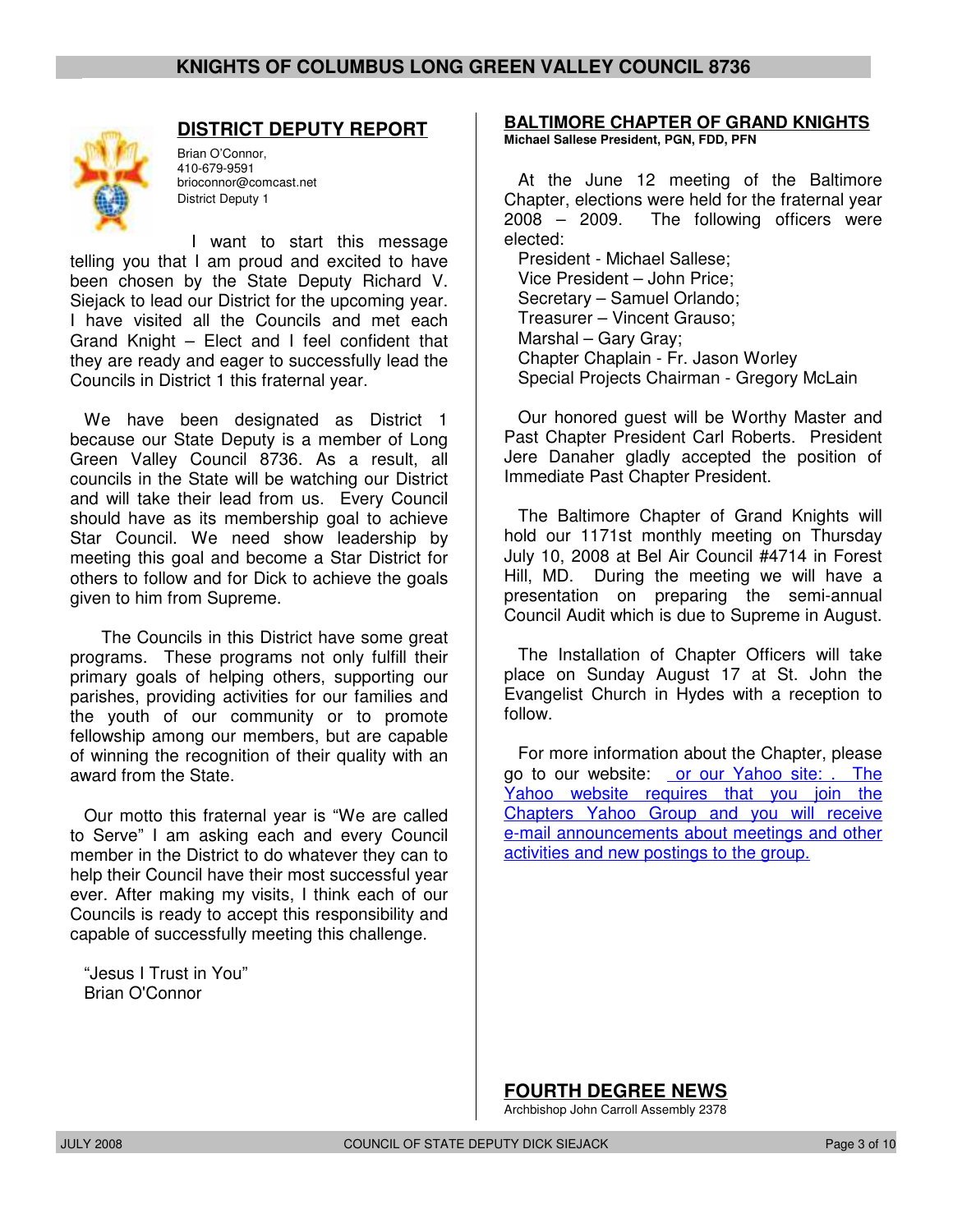Faithful Navigator Pete Fritz 410-692-5949 Pfritz@myfamilygateway.com

#### My Brother Knights:

This will be my last news report for Archbishop John Carroll Assembly as Faithful Navigator. My term as Faithful Navigator will be ending in June. Michael Georgulas will be our new Faithful Navigator for 2008-2009 fraternal year.

Congratulations are in order for our Brother Sir Knight Richard V. Siejack on his election as State Deputy of Maryland State Council. Best wishes from all your Brother Sir Knights.

I would also like to congratulate our District and Long Green Valley Council for the excellent job they did at the convention both in the hospitality room and the reception for Brother Siejack on Sunday afternoon, Good Job.

**July 17th., 2008** – Regular meeting (Officers Casual) at Fr. O'Neill Council, 616 S Seminary Avenue, Lutherville, MD 21093., at 8:00 P.M.

**August 21st., 2008** - We have traditionally had no meeting in August and therefore, there will be no meeting in August



800.562.1882 tomwhitekofc@verizon.net

#### **FRATERNAL BENEFITS**

**"War Clause"**

**We can be proud of our Order.** We support our troops in many ways – one important way is having our insurance policies cover all acts of war without restriction.

In recent years, we have written an increasing number of million dollar policies for military members going into battle.

When we sit down with these men and women it's not so much because they wanted additional insurance, but rather bringing into line the amount of insurance they needed for the welfare of their families.

It is wonderful that we are able to provide this protection without restrictions. My question would be, "how many of us would be looking for more insurance if we got the call to duty?"

None of us know the time or place when our life will end. Why not take advantage of the benefits that Knights of Columbus insurance provide.?

If you would like additional information, please call me.

## **INSURANCE MATTERS**

Tom White, FICF, CSA 410.581.1740

JULY 2008 COUNCIL OF STATE DEPUTY DICK SIEJACK Page 4 of 10

**MEMBERSHIP** Jim Schmidt, Sr, PGK 410-592-8891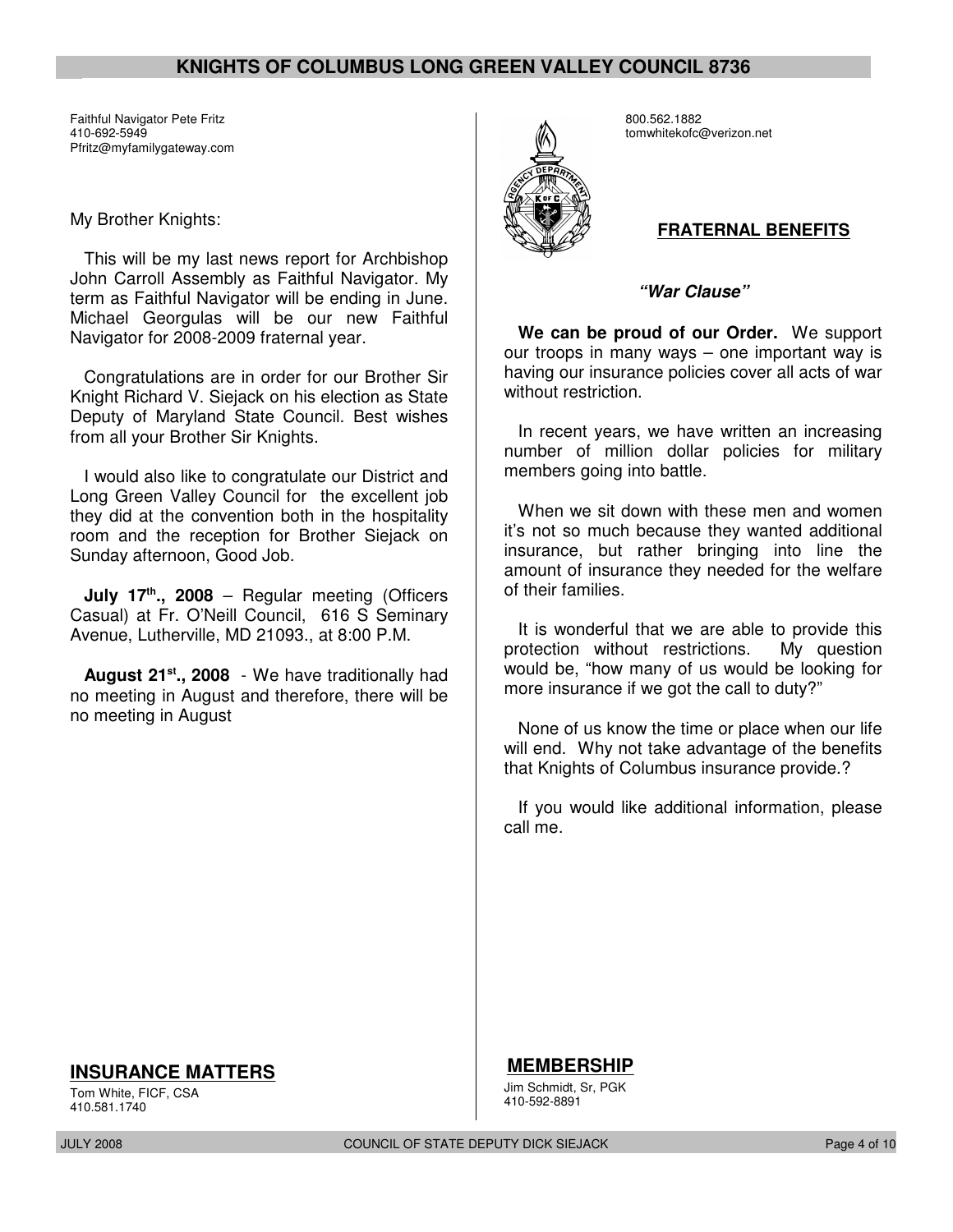#### snstrngjim@msn.com

On Monday June 16th. our council grew by three new members. They are Joshua Pippin, Eric Schumacher and Robert Vacek. Robert is the son in law of Brother Randy Keiser. We still have one or to people who need their 1St. degree. Eric got interested from the spring fling and the rocket contest and Joshua from the blood drive. Remember to carry a Form 100 with you.

#### **CHURCH ACTIVITIES**



Randy Keiser 410-692-6568 most\_inc@earthlink.net

On June 29, Council members and their wives participated in the 7:30v AM Mass at St. Johns Church. It was the usual fifth Sunday (of the month) Mass. Afterwards they had a delicious breakfast at the Sunshine

Grill in Fork. The next fifth Sunday Mass will be on August 31. Why not plan to be there with your fellow Knights.

## **COMMUNITY ACTIVITIES**

Bob Renshaw, Director 410-592-8406

Thanks to Tom Zaegel for another successful Blood Drive on June 7. He reports that there were 60 donors and, thanks to an unusually low deferral rate, he collected 57 units of blood. Since each unit can potentially benefit three people, this drive benefited 171 patients. The Red Cross held up their end and wait times were very short. If anyone has been reluctant to donate because of a previous bad experience, they should really consider trying again at Thanksgiving.

 Tom also had a great crew who helped with the setup, registration and the canteen. They include Jim Schmidt, Sr., Bill Davison, GK Bob Dee, Bob Cyphers, and Pete Stankoski. They each deserve our thanks, also.

# **COUNCIL ACTIVITIES**

John Stansfield

410 836 0862 ressq351@verizon.net

On July 5, at 2:00 PM in St. Johns Church, Richard Siejack, currently State Secretary, will be installed as the State Deputy for all of Maryland. All members are encouraged to attend the ceremony in honor of Richard, He has been a great asset to our Council, having served in many capacities in the Council, including Grand knight, and we own much to him for the current strong condition of our Council.

After the ceremony, there will be a reception that most of us can not attend as it is by invitation only.

# **FAMILY ACTIVITIES**

Charles Valle

# **MAY FAMILY OF THE MONTH**

(I apologize to Ed Marciniak and readers for omitting his recognition during May. (Bill Davison)

Ed Marciniak and his wife, Kathleen, have been selected as "FAMILY OF THE MONTH FOR MAY 2008" They are the proud parents of four children, Lynne, Nancy, Brian, and Erin and ELEVEN Grandchildren...WOW

Ed is a Fourth degree Knight and has been a member of our Council since 1984. Ed is an electronic engineer and worked in that capacity for thirty six years.

 His service to our Council includes: two time chairman of our TOOTSIE ROLL fund raiser, Inside Guard, worked at many Council activities like baseball games, spaghetti dinners, bingo, and other activities.

Kathleen is a member of the ladies Knights and has also been very helpful in many activities.

We congratulate Ed and Kathleen; you are an asset to our Council.

## **JUNE FAMILY OF THE MONTH**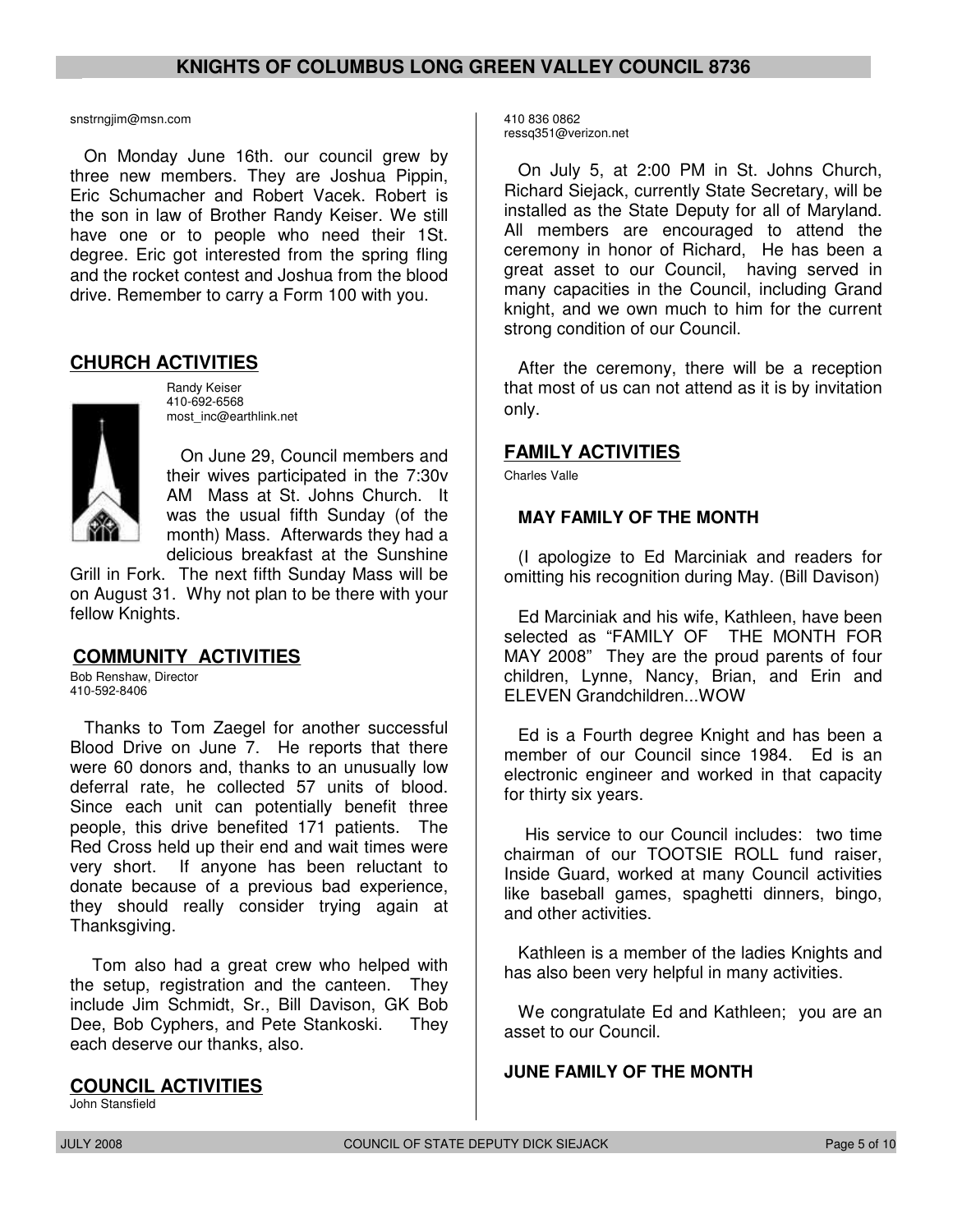John Mayni and his wife, Grace, have been selected as THE FAMILY OF THE MONTH FOR JUNE 2008.

They are the proud parents of a daughter, Lisa, and two sons, John and Paul.

John has a Master's Degree in electrical engineering and has worked for the Martin company and Westinghouse for a total of thirty-seven years. As a member of our Knights' Council, John has been an ardent worker for twelve years. He is a 4th Degree Knight and has served as our Council's Recorder for four years, Community Director for two years and has volunteered to work at baseball games; TOOTSIE rolls, Nun's Christmas Luncheon and the Ladies bingo, among other activities. John is well known for his successful Thanksgiving projects for nine years and in between he has found time to chauffeur our own Pop Stritzinger during his illness.

The Mayni family have been members of St. John's parish for thirty years and have been married for forty-six years..WOW.

Grace Mayni is a member of the Knight's Ladies and has been an officer and contributor at many programs.

We are so proud and thankful to have this fine family in our Council.

## **NEWS OF A BROTHER NIGHT**

I have just been informed that Brother Jason Lanham, M.D. has been promoted to the rank of Major in the United States Army. Jason is currently assigned to a base in Georgia.

Jason and his wife Irene are also celebrating the recent birth of their third daughter. The parents and the baby are all doing well.

Congratulations to the Lanham's.

Paul Weber, PGK **YOUTH ACTIVITIES** **Chris Phillips** 

#### **Rocket Launch**

On Sunday June  $1<sup>st</sup>$  at 2 PM, the Knights Of Columbus sponsored our council's Rocket Launch this year. Over 30 rockets were distributed, and we ended up with 12 children showing up. Prizes were awarded for 4 rockets based on design and decorations, and 4 more for rocket flights (longest, shortest, highest, goofy).

A special thanks for help from all the Knights and family members that helped. We served hamburgers and hot dogs, and I believe we even signed up someone to join our council!

#### **BASEBALL GAMES**

Bob Dee, Chairman

I wish to thank the following volunteers for working one or both of the baseball games on May 30<sup>th</sup> and June 13<sup>th:</sup> Barbara Caine, Courtney Caine, John Caine, Jim Cross, Bill Davison, Pat Martino, John Mayni, Carroll McComas, Charles McLeod, Mike Naumann, Larry Polk, Tom Rowan, Mike Sallese, Jim Schmidt, Jr., Jim Schmidt, Sr., Bill Seibert, Jane Zaegal, and Tom Zaegal.

Unfortunately we did not have enough volunteers to work the game on Thursday, June 19th so the game had to be canceled.

Our next games are on **Friday, July 4, @ 4:35 with a report time between 12:30 PM and 1:00 PM, if you can make it at that time. Otherwise, come when you can make it. Then another on Friday July 25 @ 7:05 PM with a report time between 3:00 PM and 3:30 PM, again if you can make that time, or later.**

Keep up the good work, I will see you at the games.

# **CHANCELLOR'S REPORT**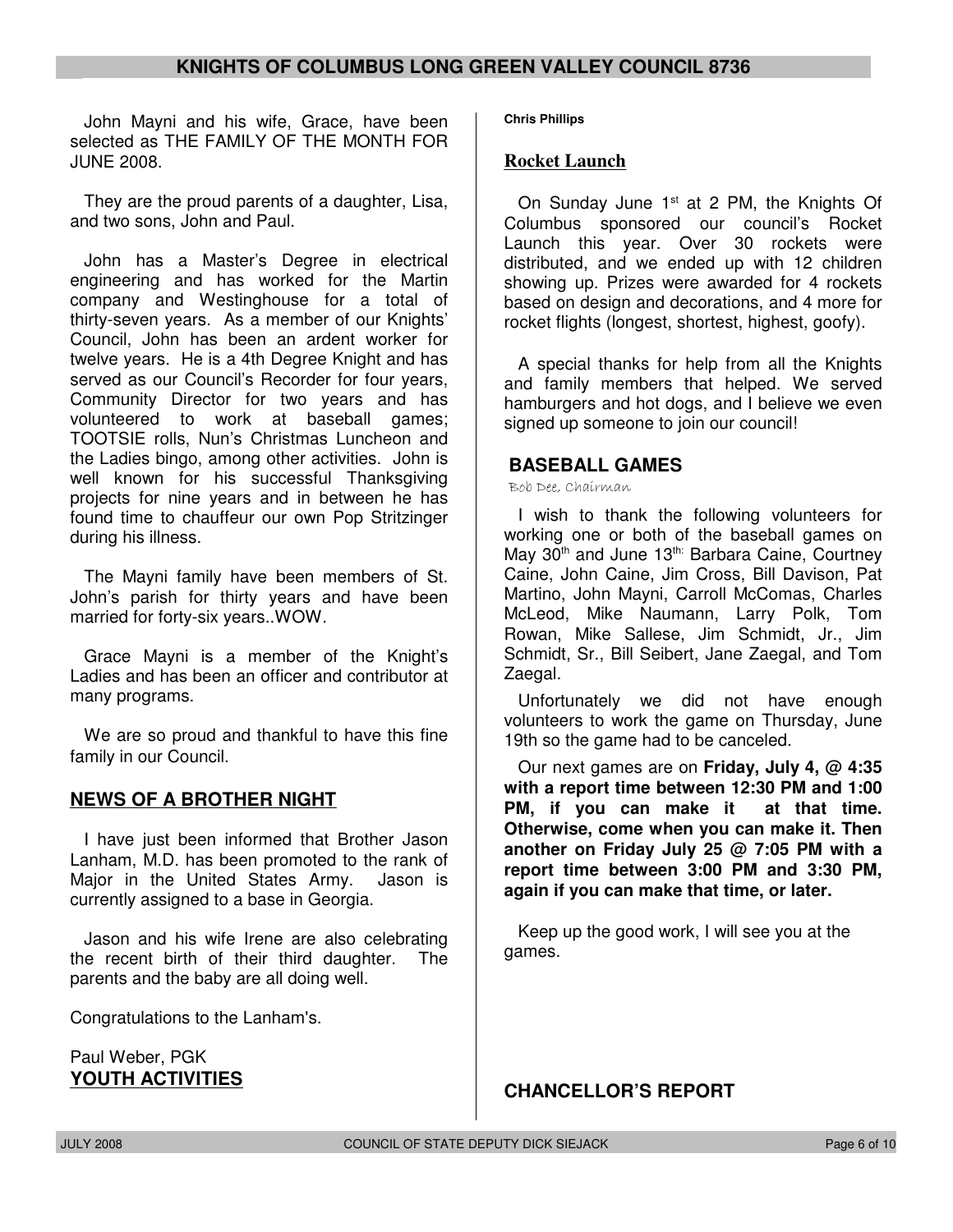Bob McGraw Work 410-887-1828 Cell 443-299-7732 E-mail rsmcgraw@verizon.net

#### **Feel free to contact me if you know of any brother or family member that is need of prayers.**

Please continue to pray for the following:

#### **Brothers:**

Fr. Jack Collopy Alan Woodman Dick Spinner Vince Wheeler John Robinson Norm Bronzert Charles Crogan George Fitzpatrick William Seibert Matthew Maguire Francis Huebler Ross Galeano Tim Calvert Pop Stritzinger Mike Talipan

#### **Relations:**

Kevin Landefeld, Son of Brother George Landefeld Kim Schlee, Daughter of Brother John Schlee Norma Ventura, Wife of Brother John Ventura Leonard Scheno, Brother of Jim Scheno Ann Hughes, Mother-in-law of Brother Joe Wenderoth Faith Rowland, Granddaughter of Brother Bill Loeffer Mary Renshaw, Wife of Brother Bob Renshaw Michelle Kanotz Birdsall, Daughter of Brother Bill Kanotz Marilyn Carr, Wife of Brother Ronald Carr, Sr. Vincent Crogan, Brother-in-law of Brother George Landefeld

Phyllis Rowan, Mother of Brother Thomas Rowan Stan Gibson, Brother Of Brother Sam Gibson

#### **Others:**

Marie Livingston,

#### **Deceased**

Margret Wenderoth, Mother of Brother Joe Wenderoth Rose Wilhelmi, Wife of Deceased Brother Al Wilhelmi

| Jason Lanham         |    | 02 |
|----------------------|----|----|
| Bob Renshaw          |    | 04 |
| Fr. Willie Franken   |    | 05 |
| Alan Woodman         |    | 05 |
| Jim Billingslea      |    | 06 |
| Mark Ewing           | 08 |    |
| John Ventura         |    | 09 |
| <b>Buddy Johnson</b> |    | 10 |
| <b>Charles Meyer</b> |    | 16 |
| <b>Ed Pfister</b>    | 18 |    |
| Joshua Pippin        |    | 19 |
| Paul Oliphant        |    | 20 |
| Mike Naumann         |    | 24 |
| Tom Wagner           |    | 26 |
| Eric Schumacher      |    | 27 |
| <b>Bill Seibert</b>  | 31 |    |
|                      |    |    |

# **OFFICERS ELECTED**

On May  $27<sup>th</sup>$ , the following brothers were elected for the 2008-2009 fraternal year. Congratulations to all the newly elected officers.

| <b>Grand Knight</b>                  | J. Robert Dee, Sr.       |
|--------------------------------------|--------------------------|
| Deputy Grand Knight Joe L. Wenderoth |                          |
| Chancellor                           | Robert S. McGraw         |
| Warden                               | Thomas P. Rowan, Sr.     |
| Treasurer                            | Thomas D. Zaegel         |
| Recorder                             | J. Robert Elliott        |
| Advocate                             | James F. Schmidt, Sr PGK |
| Guards                               | Peter J. Stankoski       |
|                                      | Joseph M. Kerins         |
|                                      | Randall S. Keiser        |
| Trustee (3 years)                    | James M. Cross, GK       |
| 1 <sup>st</sup> Alternate            | Michael J. Sallese, PGK  |
| 2 <sup>nd</sup> Alternate            | A. Paul Weber, PGK       |

# **JULY BIRTHDAYS:**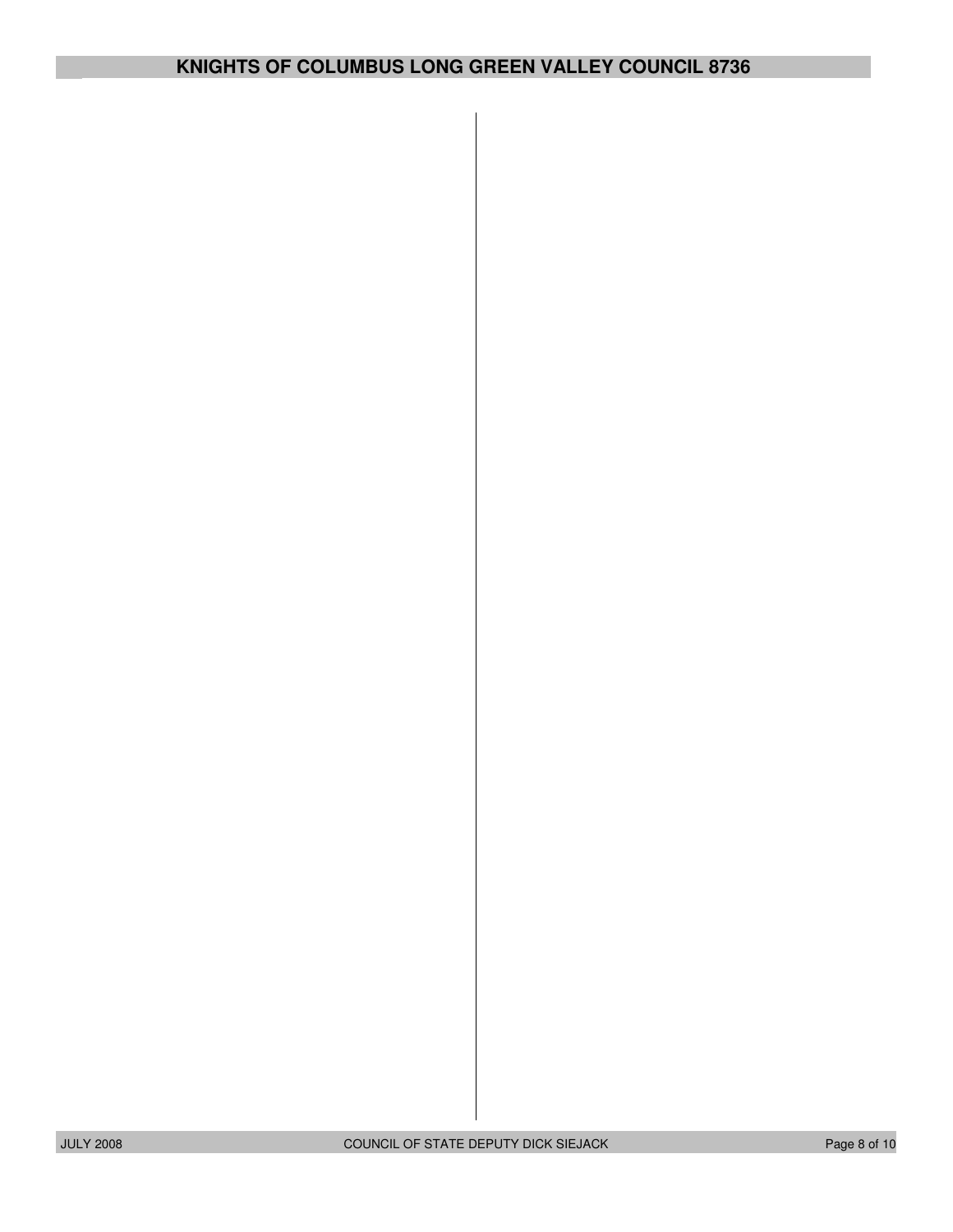|          | <b>DATES TO REMEMBER</b>                                     |                   |                                          |                        |  |
|----------|--------------------------------------------------------------|-------------------|------------------------------------------|------------------------|--|
| DATE DAY |                                                              | <b>TIME</b>       | <b>ACTIVITY</b>                          | <b>LOCATION</b>        |  |
|          |                                                              |                   | <b>JULY</b>                              |                        |  |
|          |                                                              |                   | <b>Knights ladies No Meeting</b>         |                        |  |
| 03       | Thurs.                                                       | 6:45 PM           | <b>Council Officers Meeting</b>          | <b>Council Home</b>    |  |
| 04       | Fri.                                                         | 4:35 PM           | <b>Baseball-Texas Rangers</b>            | <b>Camden Yards</b>    |  |
| 05       | 2:00 PM<br>Sat.<br>Installation of Richard Siejack St. Johns |                   |                                          |                        |  |
| 09       | Tues.                                                        | 8:00 PM           | <b>Business Meeting</b>                  | <b>Council Home</b>    |  |
| 10       | Thurs.                                                       | 8:00 PM           | <b>BCGK</b> meeting                      | <b>Bel Air Council</b> |  |
| 17       | Thurs.                                                       | 8:00 PM           | <b>ABJC Meeting</b>                      | Fr. O'Neill Council    |  |
| 22       | Tues.                                                        | 8:00 PM           | Social Meeting                           | <b>Council Home</b>    |  |
| 25       | Fri.                                                         | 7:05 PM           | <b>Baseball Game-L.A. Angels</b>         | <b>Camden Yards</b>    |  |
| 07       | Thurs.                                                       | 6:45 PM           | <b>AUGUST</b><br><b>Officers Meeting</b> | <b>Council Home</b>    |  |
| 08       | <u>Fri.</u>                                                  | 7:07 PM           | <b>Baseball Game-Rangers</b>             | <b>Camden Yards</b>    |  |
| 10       | Sun.                                                         | 11:15 AM          | Installation of Officers                 | St. Johns, Hydes       |  |
| 12       | Tues.                                                        | 8:00 PM           | <b>Business Meeting</b>                  | <b>Council Home</b>    |  |
| 17       | Sun.                                                         |                   | <b>BCGK Installation</b>                 | St. Johns, Hydes       |  |
| 15       |                                                              | No meting in Aug. | <b>ABJC Meeting</b>                      |                        |  |
| 22       | <u>Fri.</u>                                                  | 7:05 PM           | <b>Baseball Game-Yankees</b>             | <b>Camden Yards</b>    |  |
| 26       | Tues.                                                        | 8:00 PM           | Social Meeting                           | <b>Council Home</b>    |  |